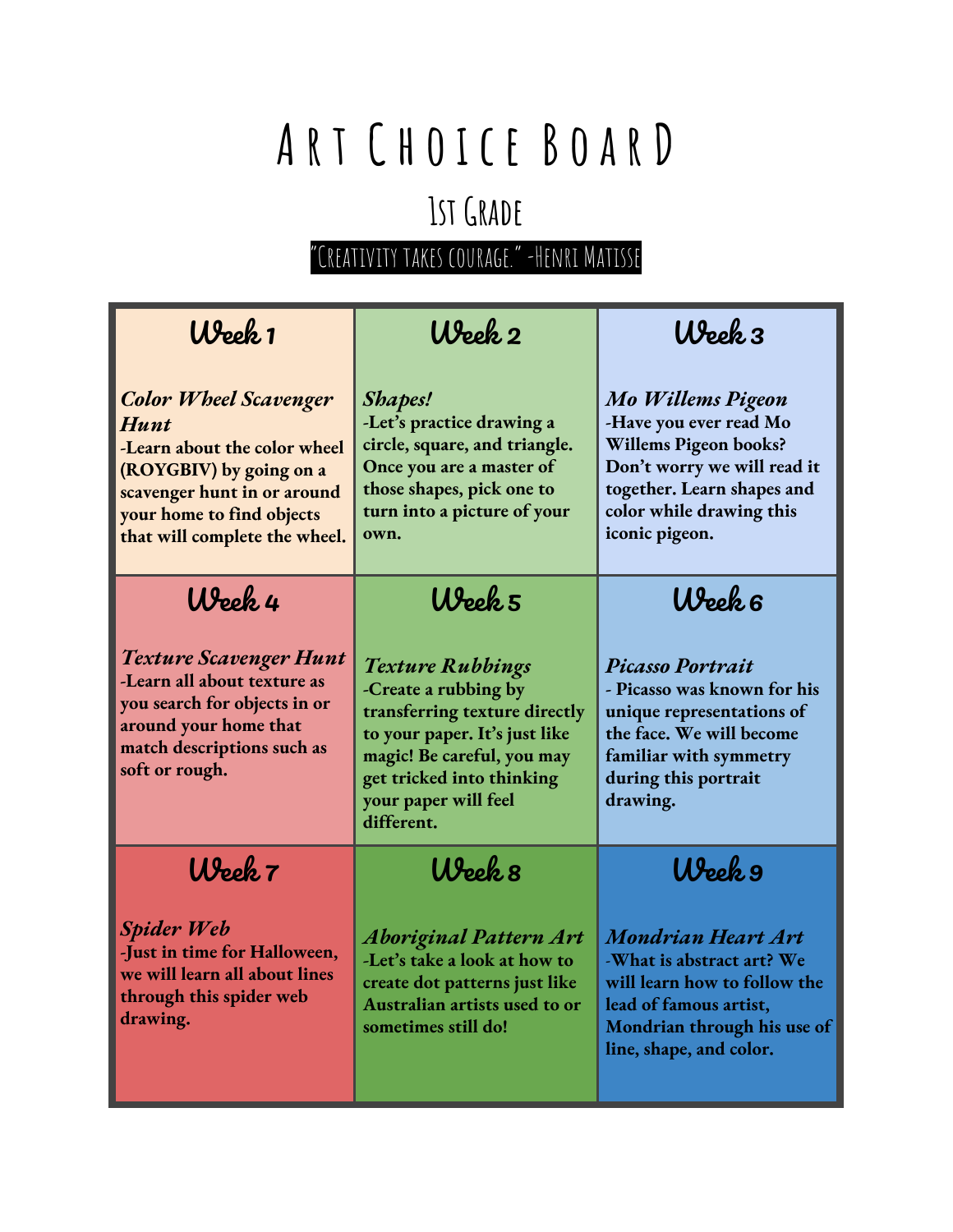### 2ND GRADE

| Week 1                                                                                                                                                                 | Week 2                                                                                                                                                                                                  | Week 3                                                                                                                                                                                                     |
|------------------------------------------------------------------------------------------------------------------------------------------------------------------------|---------------------------------------------------------------------------------------------------------------------------------------------------------------------------------------------------------|------------------------------------------------------------------------------------------------------------------------------------------------------------------------------------------------------------|
| <b>Color Wheel Ice Cream</b><br><b>Cones</b><br>-Summer isn't officially over<br>yet. Let's draw ice cream on a<br>cone following the primary<br>and secondary colors. | <b>Keith Haring</b><br>-Keith Haring is known for<br>drawing stick people in all<br>different poses. We are<br>going to learn to make our<br>stick figures come alive with<br>lines that show movement! | Cave Art<br>-Some of the first art was<br>drawn on cave walls<br>thousands and thousands of<br>years ago. You will get to<br>experience how to draw<br>animals just like they did<br>such a long time ago! |
| Week 4                                                                                                                                                                 | Week 5                                                                                                                                                                                                  | Week 6                                                                                                                                                                                                     |
| <b>Shark Symmetry</b><br>-We will be learning some<br>facts about sharks and how<br>to draw a shark using<br>symmetry.                                                 | The Little Acorn Tree<br>-We will read the book,<br>"The Little Acorn". We will<br>learn about the growth of<br>the acorn tree and draw a<br>tree or an acorn.                                          | Pete the Cat<br>-We will read the book,"Pete<br>the Cat Crayons Rock". We<br>will go over the primary and<br>secondary colors and make<br>an art project with Pete the<br>Cat.                             |
| Week 7                                                                                                                                                                 | Week 8                                                                                                                                                                                                  | Week 9                                                                                                                                                                                                     |
| <b>Expressive Faces</b><br>-How do our expressions<br>show emotions? Emoji's<br>display different emotions.<br>We will learn how to draw<br>facial expressions.        | <b>Shapes!</b><br>-We will learn to draw some<br>new shapes for example: the<br>heart, the star, and the<br>diamond. We will use those<br>shapes to make art.                                           | <b>Lots of Bubbles!</b><br>-Bubbles are fun! We will<br>draw different size circles<br>showing dimension. Let's<br>draw overlapping bubbles.                                                               |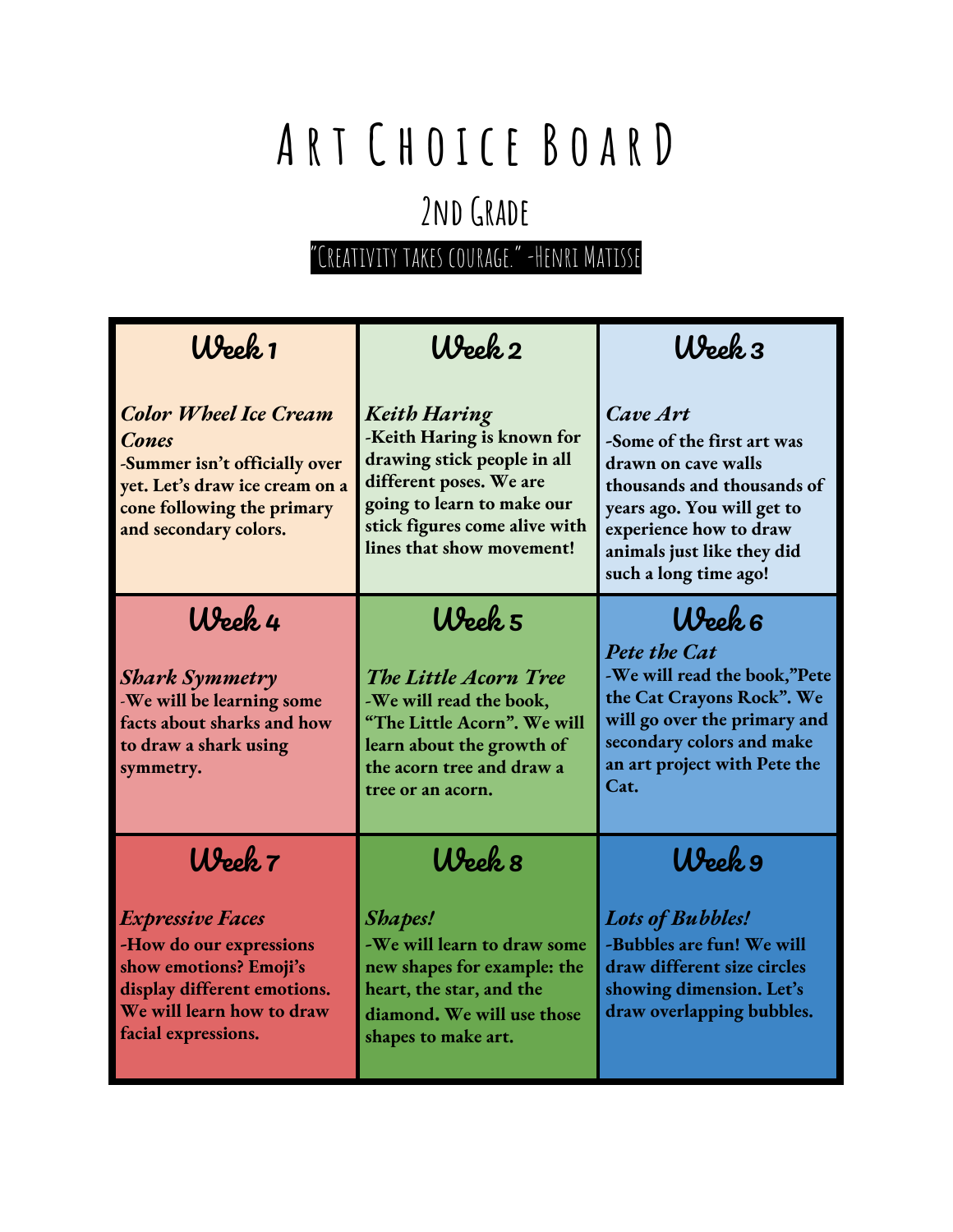### **3rdGrade**

| Week 1                                                                                                                                                 | Week 2                                                                                                                                                                     | $W$ eek $3$                                                                                                                                                                |
|--------------------------------------------------------------------------------------------------------------------------------------------------------|----------------------------------------------------------------------------------------------------------------------------------------------------------------------------|----------------------------------------------------------------------------------------------------------------------------------------------------------------------------|
| <b>Bubble Letter Art</b><br>-Learn how to draw bubble<br>letters, you will be surprised<br>at how easy it is.                                          | <b>Mary Blair Patterned</b><br><b>Houses</b><br>-Learn about the first<br>woman illustrator who<br>worked for Walt Disney and<br>create a patterned house in<br>her style. | Rizzi Cartoon Faces<br>-Create a James Rizzi<br>cityscape with fun, silly<br>happy faces.                                                                                  |
| Week 4                                                                                                                                                 | Week 5                                                                                                                                                                     | Week 6                                                                                                                                                                     |
| <b>Flower Still Life</b><br>-Draw a vase with lots of fun<br>shaped colorful flowers.                                                                  | <b>Perspective Landscape</b><br>-We will learn to use<br>1-point perspective while<br>drawing a road or river in a<br>landscape.                                           | <b>Spider Symmetry</b><br>-Create a symmetrical spider<br>and design it with lots of<br>line, patterns, and color.                                                         |
| Week 7                                                                                                                                                 | Week 8                                                                                                                                                                     | Week 9                                                                                                                                                                     |
| <b>Textured Monsters</b><br>-Learn the difference<br>between real texture and<br>implied texture. Using<br>implied texture, create a silly<br>monster. | <b>Pumpkin Drawing</b><br>-Using a circle and oval to<br>learn how to draw<br>overlapping, realistic<br>pumpkins.                                                          | <b>Matisse Goldfish Bowl</b><br>-Look at the details in the<br><b>Matisse Goldfish Bowl</b><br>painting and create our own<br>fishbowl drawing with<br>patterns and color. |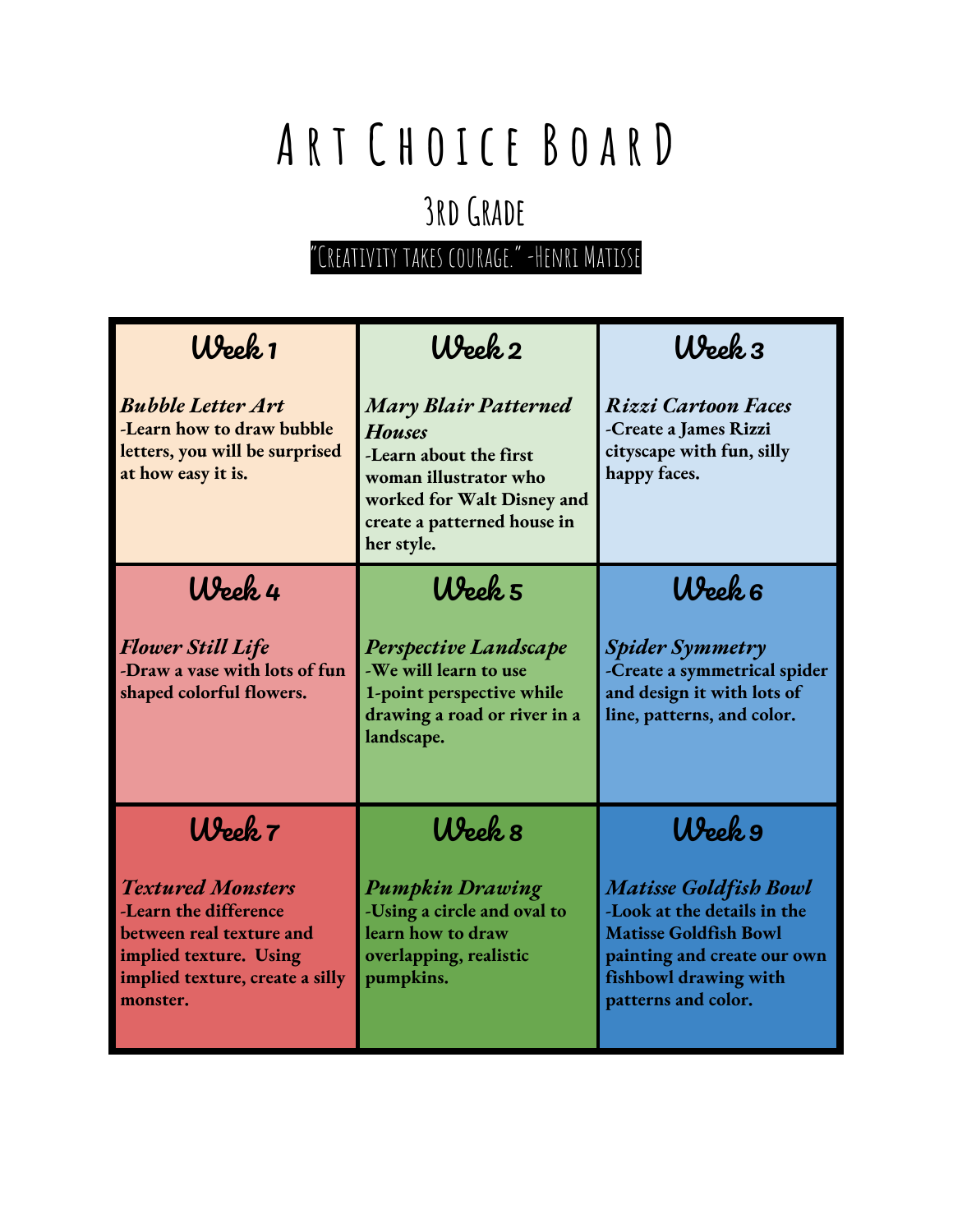### **4thGrade**

| Week 1                                                                                                                                                                                 | Week 2                                                                                                                                                                                    | $Upe$ k $3$                                                                                                                                                                                    |
|----------------------------------------------------------------------------------------------------------------------------------------------------------------------------------------|-------------------------------------------------------------------------------------------------------------------------------------------------------------------------------------------|------------------------------------------------------------------------------------------------------------------------------------------------------------------------------------------------|
| <b>Koons Balloon Dog</b><br>-Balloons are fun! Let's make<br>a Jeff Koons' balloon dog<br>with dimension. We will<br>learn about shading and how<br>it is used to create<br>dimension. | <b>International Day of</b><br><b>Peace Project</b><br>-Sept 21st is Peace Day<br>around the world. We will<br>learn to draw a peace sign<br>with added character traits<br>of ourselves. | Rizzi City<br>-We will make a James Rizzi<br>cityscape. He uses a cartoon<br>style of drawing to create his<br>expressive landscapes and<br>cityscapes.                                        |
| Week 4                                                                                                                                                                                 | Week 5                                                                                                                                                                                    | Week 6                                                                                                                                                                                         |
| <b>Patterned Leaf</b><br>-Leaves are falling! Let's<br>choose a leaf shape and create<br>a pattern with texture<br>rubbings.                                                           | <b>Sunflower Still Life</b><br>-Let's draw a still life in<br>reference to Vincent Van<br>Gogh's famous sunflower<br>painting.                                                            | Monochromatic<br>Portraits<br>-We will take a look at Pop<br>Art and reference the<br>artwork of Andy Warhol.<br>We will draw a portrait,<br>using only one color for<br>shading our portrait. |
| Week 7                                                                                                                                                                                 | Week 8                                                                                                                                                                                    | Week 9                                                                                                                                                                                         |
| <b>Shading Pumpkins</b><br>-It's pumpkin season so let's<br>celebrate by creating a<br>realistic drawing of a<br>pumpkin!                                                              | <b>Quilt Textured</b><br>Rubbing<br>-We will make a six panel<br>quilt using lines and texture<br>rubbings.                                                                               | Mandala<br>-Let's talk about radial<br>symmetry! Here, we will<br>learn to make a four<br>quadrant mandala, focusing<br>on shape, line, and color.                                             |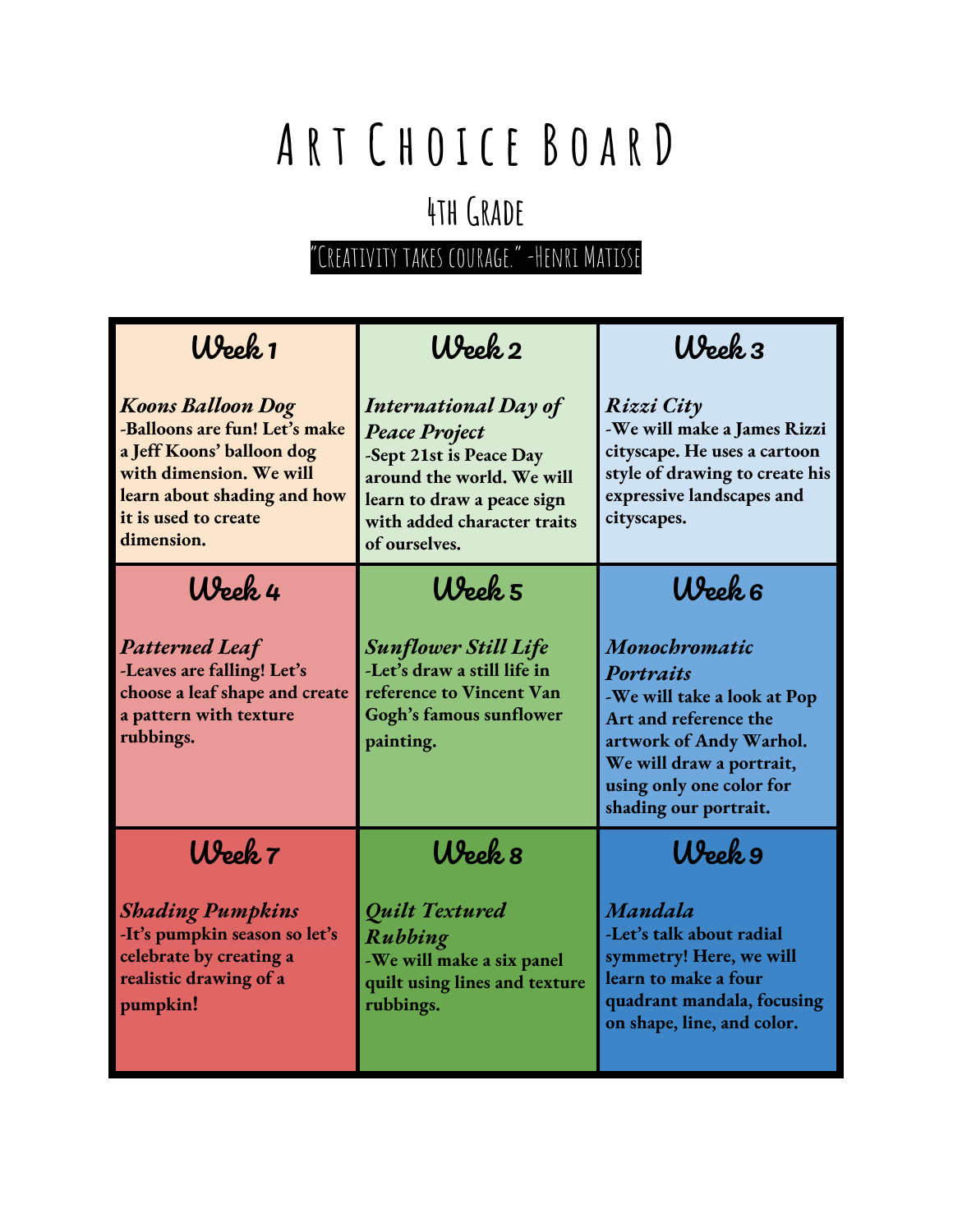### **5thGrade**

| Week 1                                                                                                               | Week 2                                                                                                                                                                  | Week 3                                                                                                      |
|----------------------------------------------------------------------------------------------------------------------|-------------------------------------------------------------------------------------------------------------------------------------------------------------------------|-------------------------------------------------------------------------------------------------------------|
| <b>Art Critique</b><br>-Learn how to LOOK at<br>Artwork and to follow that<br>you will critique artwork<br>yourself! | Pattern Landscape<br>-Create a 1-point<br>perspective patterned<br>landscape with a sunrise or<br>sunset.                                                               | <b>Still Life</b><br>-Select 2 of your favorite<br>objects and draw them to<br>create a still life artwork. |
| Week 4                                                                                                               | Week 5                                                                                                                                                                  | Week 6                                                                                                      |
| <b>Textured Castle</b><br>-Design your own<br>architectural castle using<br>shapes and texture.                      | Celestial Warm and<br><b>Cool Color Project</b><br>-Appreciate the difference<br>between warm and cool<br>colors. Draw a sun/moon<br>that you will design and<br>color. | <b>Logo</b><br>-Create an invention and<br>add a cool logo to go with it<br>or reinvent a current logo.     |
| Week 7                                                                                                               | Week 8                                                                                                                                                                  | Week 9                                                                                                      |
| <b>Silly Sandwich</b><br>-Have fun, be creative, and<br>create a sandwich filled with<br>your favorite things.       | <b>Picasso Portrait</b><br>-Learn how Picasso creates a<br>portrait in a unique way.<br>Then create your own!                                                           | Eye Color Wheel<br>-Learn how colors relate to<br>one another on the color<br>wheel.                        |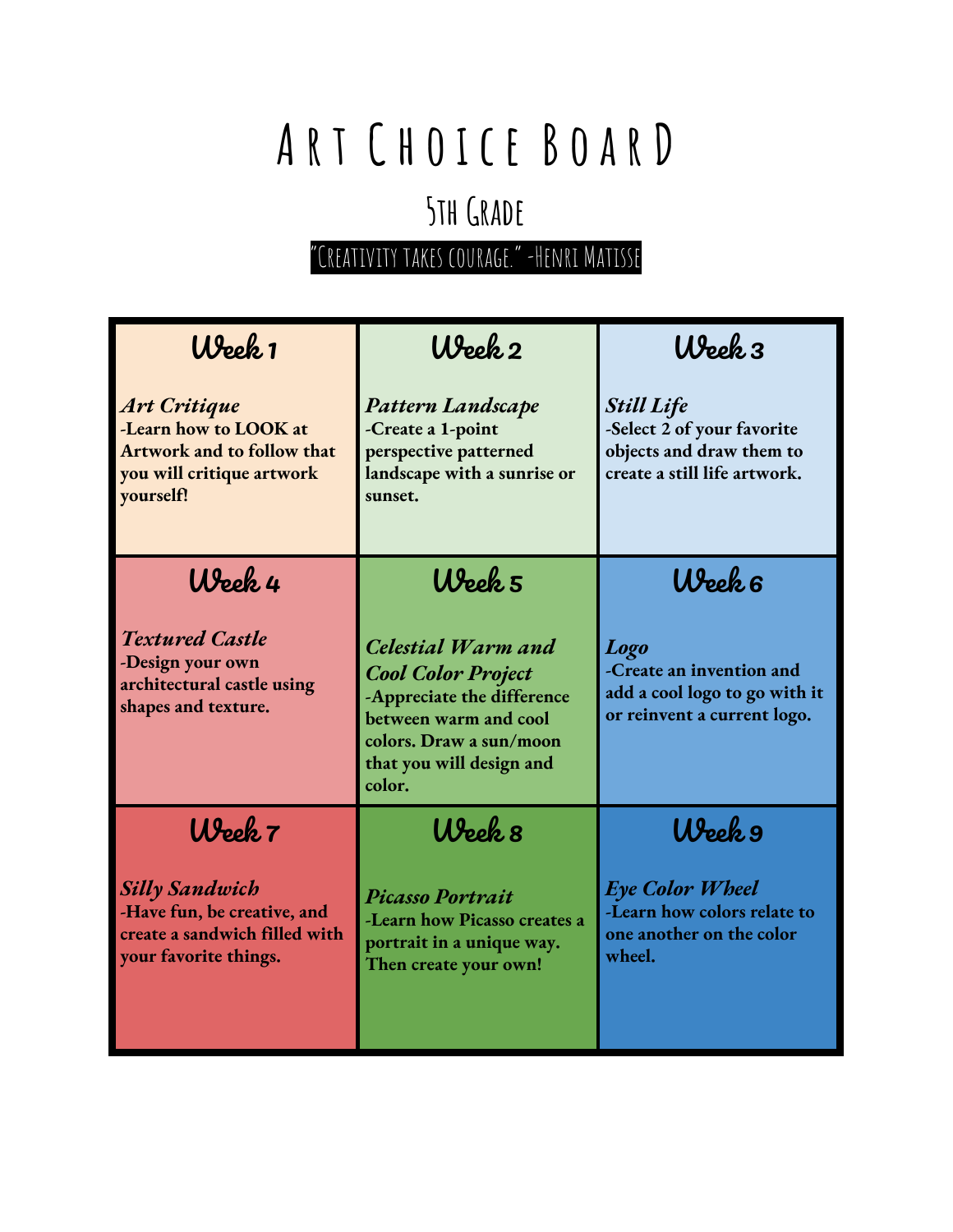### **6thGrade**

| Week 1                                                                                                                                                                              | Week 2                                                                                                                                         | $W$ eek $3$                                                                                                |
|-------------------------------------------------------------------------------------------------------------------------------------------------------------------------------------|------------------------------------------------------------------------------------------------------------------------------------------------|------------------------------------------------------------------------------------------------------------|
| <b>Research Project</b><br>-We will discuss an art style.<br>After the discussion you will<br>be shown 1 artwork in that<br>style that you will research<br>and list 5 facts about. | <b>Color Family Pop Art</b><br>-We will learn different<br>color families and design a<br>Pop Art piece with your<br>choice of color families. | <b>Name Illustration</b><br>-Draw your name or initials<br>in a theme of your choice.                      |
| Week 4                                                                                                                                                                              | Week 5                                                                                                                                         | Week 6                                                                                                     |
| <b>Still Life</b><br>-Choose three objects and we<br>will draw a still life.                                                                                                        | <i><b>Zine</b></i><br>-We will make a zine<br>booklet and illustrate the<br>art elements on each page.                                         | <b>Optical Illusion Hand</b><br>-We will trace our hand and<br>use lines to create an optical<br>illusion. |
| Week 7                                                                                                                                                                              | $W$ eek $s$                                                                                                                                    | Week 9                                                                                                     |
| Graffiti Art<br>-Choose a motivational word<br>or use your name to draw in<br>a graffiti style.                                                                                     | <b>1-Point Perspective</b><br>-Discuss one point<br>perspective and draw 3<br>shapes using the one point<br>perspective.                       | <b>Thiebaud Donut</b><br>-We will draw three donuts<br>in the style of Wayne<br>Thiebaud.                  |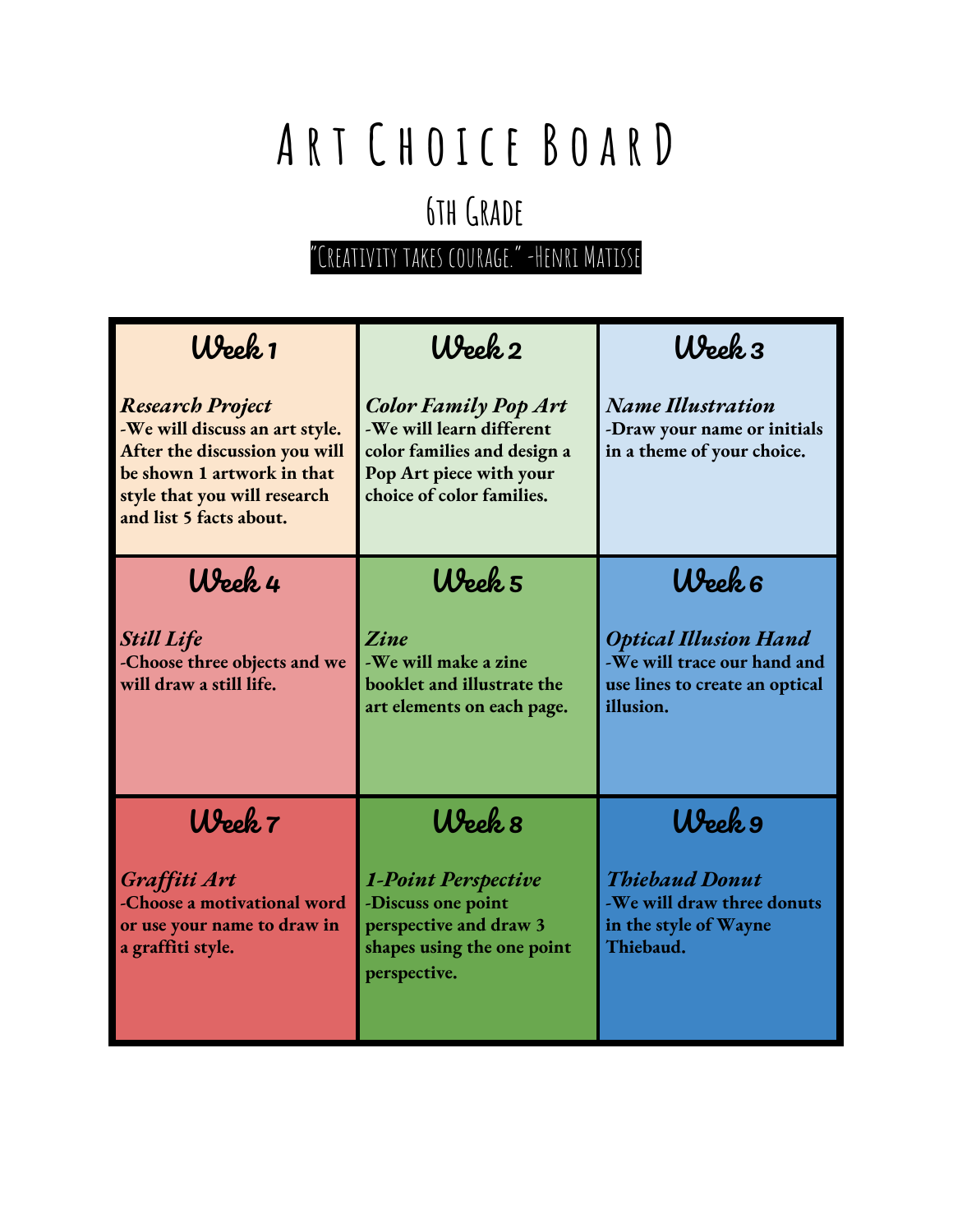### **7thGrade**

| Week 1                                                                                                                                                                                             | Week 2                                                                                                                                                         | $W$ eek $3$                                                                                                                        |
|----------------------------------------------------------------------------------------------------------------------------------------------------------------------------------------------------|----------------------------------------------------------------------------------------------------------------------------------------------------------------|------------------------------------------------------------------------------------------------------------------------------------|
| <b>Research Project</b><br>-We will discuss an art style.<br>After the discussion you will<br>be shown 2 artwork pieces in<br>that style that you will<br>research and list 4 facts<br>about each. | <b>Surreal Hand</b><br>-Transform your hand into<br>a Surreal piece of art.                                                                                    | <b>Optical Illusion Cones</b><br>-We will create an optical<br>illusion artwork.                                                   |
| Week 4                                                                                                                                                                                             | Week 5                                                                                                                                                         | Week 6                                                                                                                             |
| <b>Still Life</b><br>-Choose 4 objects and we<br>will draw a still life.                                                                                                                           | <b>All About Me Using</b><br><b>Positive and Negative</b><br><b>Space</b><br>-Introduce how positive and<br>negative space work<br>together to create artwork. | <b>Zentangle Leaf</b><br>-A relaxing way to create art<br>using patterns and lines to<br>design a leaf.                            |
| Week 7                                                                                                                                                                                             | Week 8                                                                                                                                                         | Week 9                                                                                                                             |
| <b>Comic Pop Art</b><br>-Select an onomatopoeia and<br>learn how to make it bold<br>and eye-catching.                                                                                              | <b>1-Point Perspective</b><br>-Using 1 point perspective,<br>draw 5 shapes.                                                                                    | <b>Thiebaud Cupcake Art</b><br>-Learn to draw a cupcake in<br>the style of Wayne<br>Thiebaud, focusing on value<br>while coloring. |